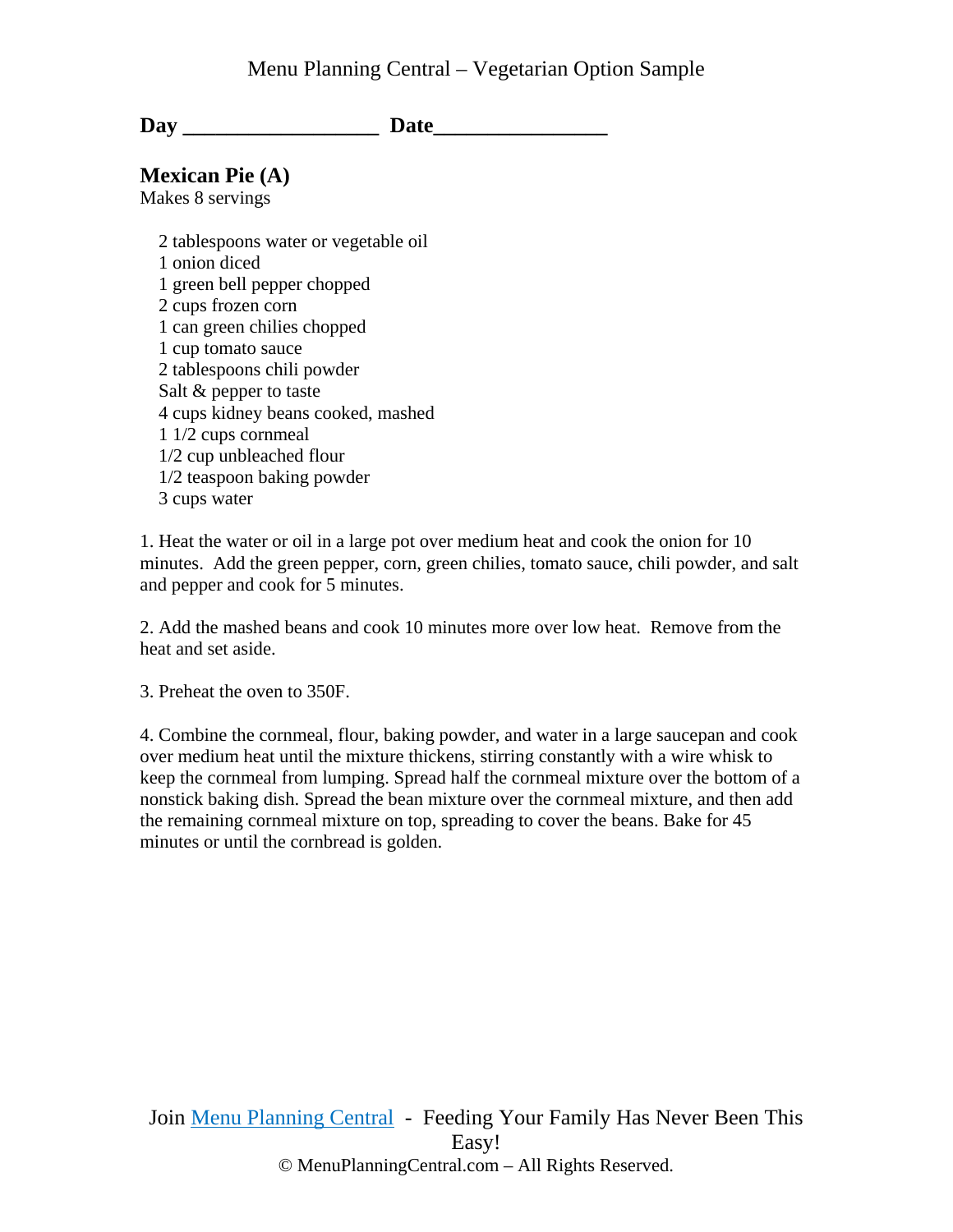Day Date

# **Pasta Primavera (B)**

Makes 7 servings Pasta mixed with cooked veggies on spaghetti sauce.

 1 12-ounce bag egg noodles wide style 1 28-ounce jar spaghetti sauce 2 tablespoons olive oil 2 carrots large, diced 2 zucchini medium, diced Salt Parmesan cheese

1. Cook noodles as package directs, drain and mix the noodles with olive oil.

2. In a different pan, bring to a boil the large can of garlic and onion spaghetti sauce. Add the fresh veggies that are already chopped or diced to the sauce. Let them slowly cook for 30 minutes and then mix them all with the noodles. Serve them while hot with parmesan cheese.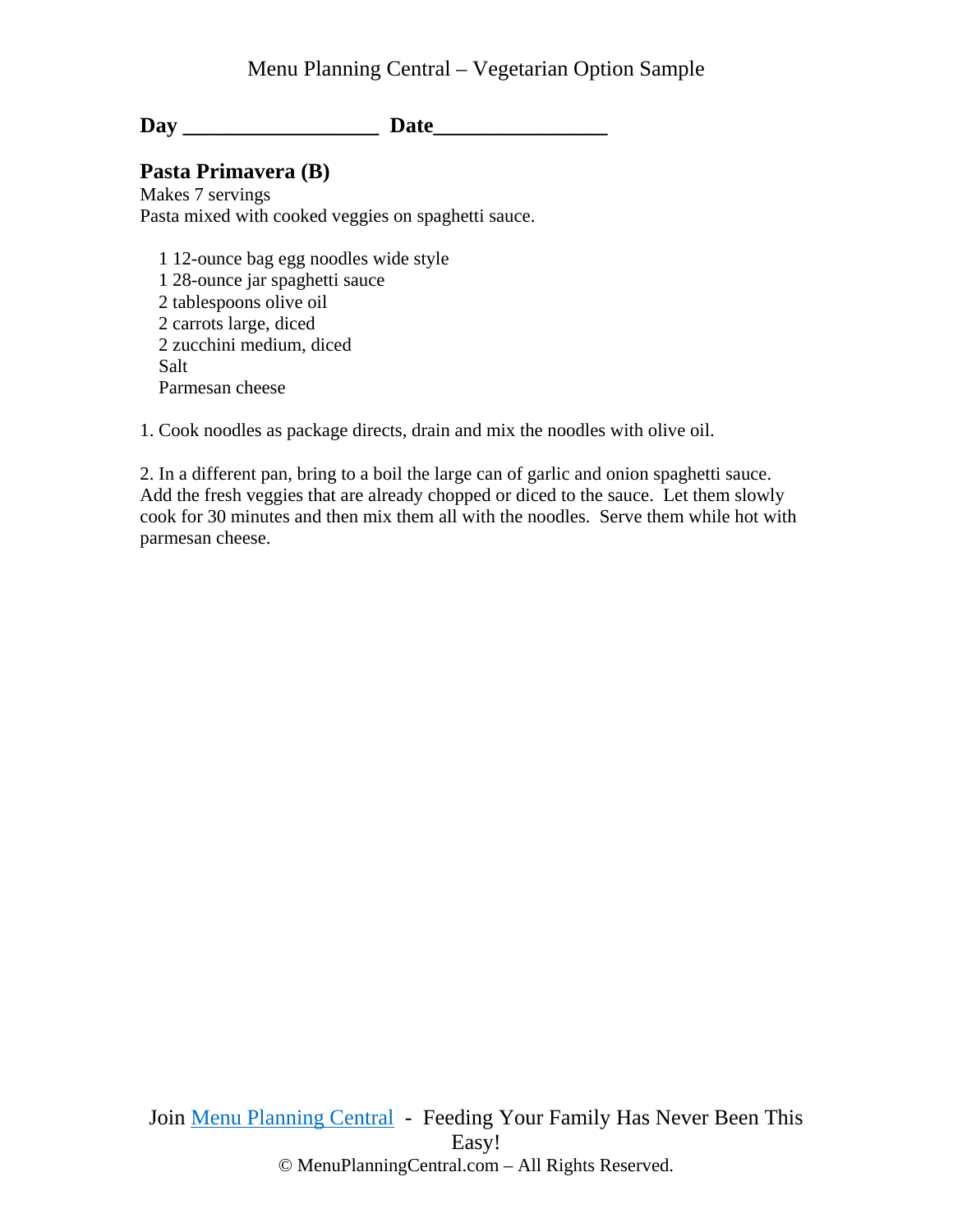### Menu Planning Central – Vegetarian Option Sample

Day Date

# **Sloppy Joes (C)**

Makes 3 servings

 1 onion chopped 4 garlic cloves, minced 1 tablespoon vegetable oil 3 mushrooms, large, chopped 1 carrot grated 1/2 tablespoon parsley 1/2 pound tofu, crumbled 2 teaspoons tamari 3 teaspoons tomato sauce

1. Sauté onion & garlic in oil till translucent. Add pepper, mushrooms, carrot & parsley. Stir fry briefly & add tofu, tamari & tomato sauce. Cook till well heated through. Stuff into pita bread & serve.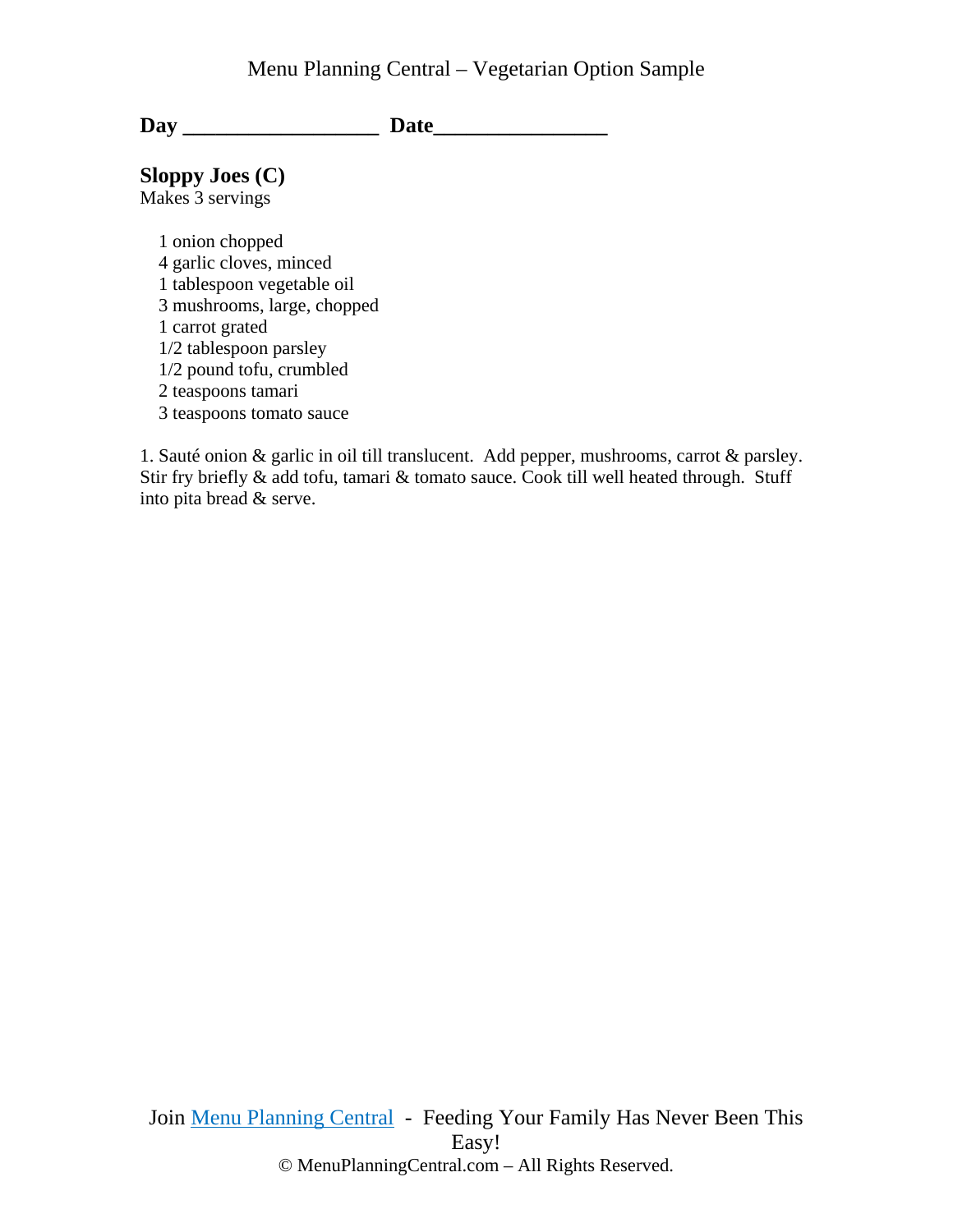**Day \_\_\_\_\_\_\_\_\_\_\_\_\_\_\_\_\_\_ Date\_\_\_\_\_\_\_\_\_\_\_\_\_\_\_\_** 

**Squash Spaghetti (D)** 

Makes 6 servings

 1 squash spaghetti 8 ounces cottage cheese 16 ounces mozzarella cheese grated 8 ounces parmesan cheese grated 1 quart spaghetti sauce (w/peppers)

1. Cook squash.

2. Fork out insides into a giant casserole dish. Add cottage cheese, half of the mozzarella and parmesan, sauce. Mix it until it looks like its name. Top with remaining cheese.

3. Bake at 350 for 45 minutes.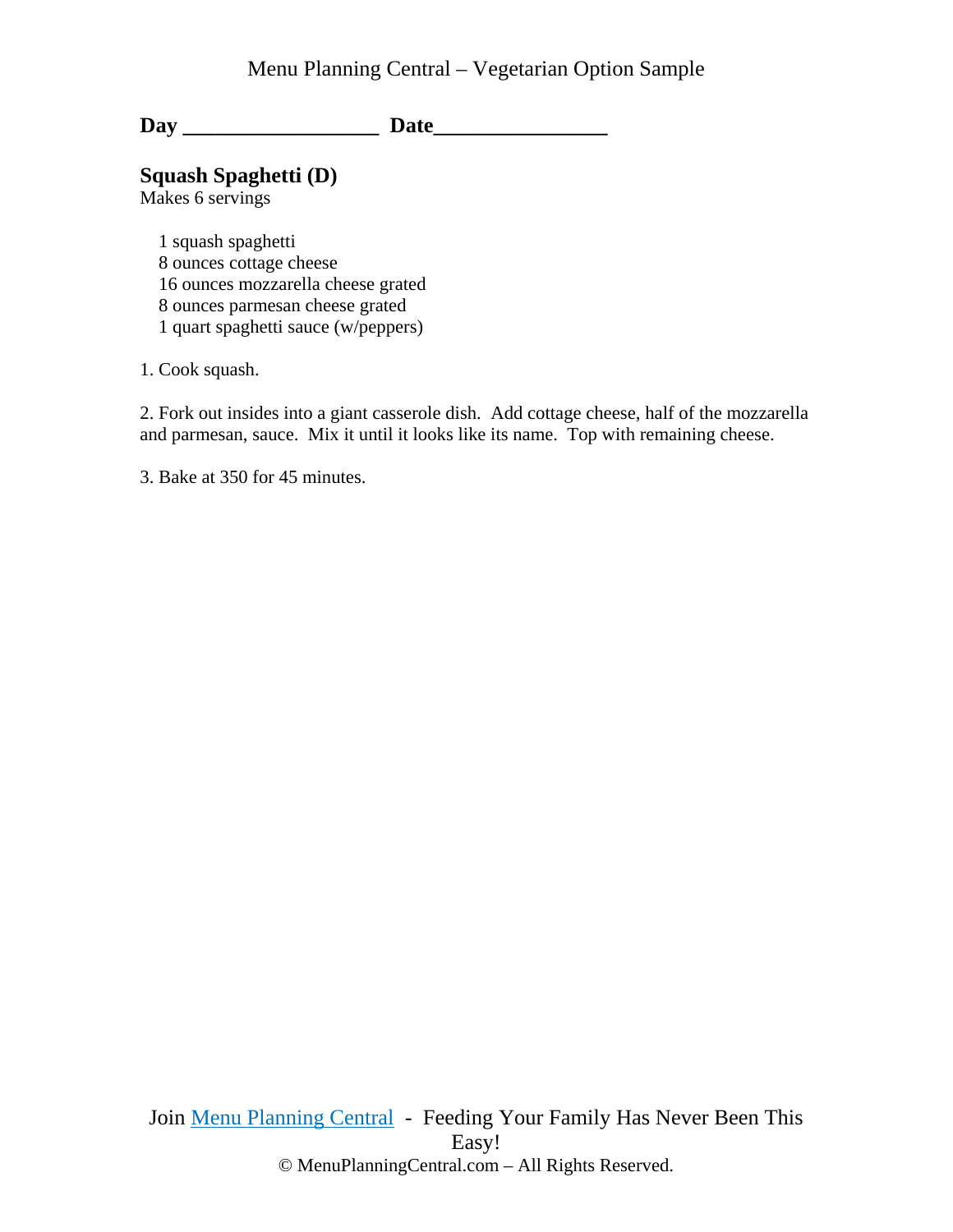Day **Date** 

### **Veggie Garden Loaf (E)**

Makes 6 servings

 1 tablespoon olive oil 1/2 cup onions chopped 1/2 cup zucchini grated 1 cup carrots sliced, steamed 1 cup broccoli steamed, flowerettes 3/4 cup oatmeal uncooked 1 bread slice of whole wheat, crumbled 3 tablespoons oat cereal bran 3 ounces cheddar cheese shredded 1/2 cup tomato sauce 1 egg 1 egg white 1/4 teaspoon each salt, pepper and sage 1/2 teaspoon thyme dried 1/4 cup parsley chopped 6 tablespoons parmesan cheese grated

1. Preheat oven to 375 degrees F.

2. In small skillet heat olive oil and sauté onion until translucent, about 5 minutes.

3. In large bowl combine zucchini, carrot, broccoli, oatmeal, breadcrumbs, oat bran and cheese.

4. In small bowl beat together tomato sauce, egg and egg white, seasonings and Parmesan.

5. Combine all ingredients and stir thoroughly to mix.

6. Turn mixture into 9x5-inch loaf pan coated with non-stick spray.

7. Bake 30 to 35 minutes, or until firm. Let stand 15 minutes before slicing.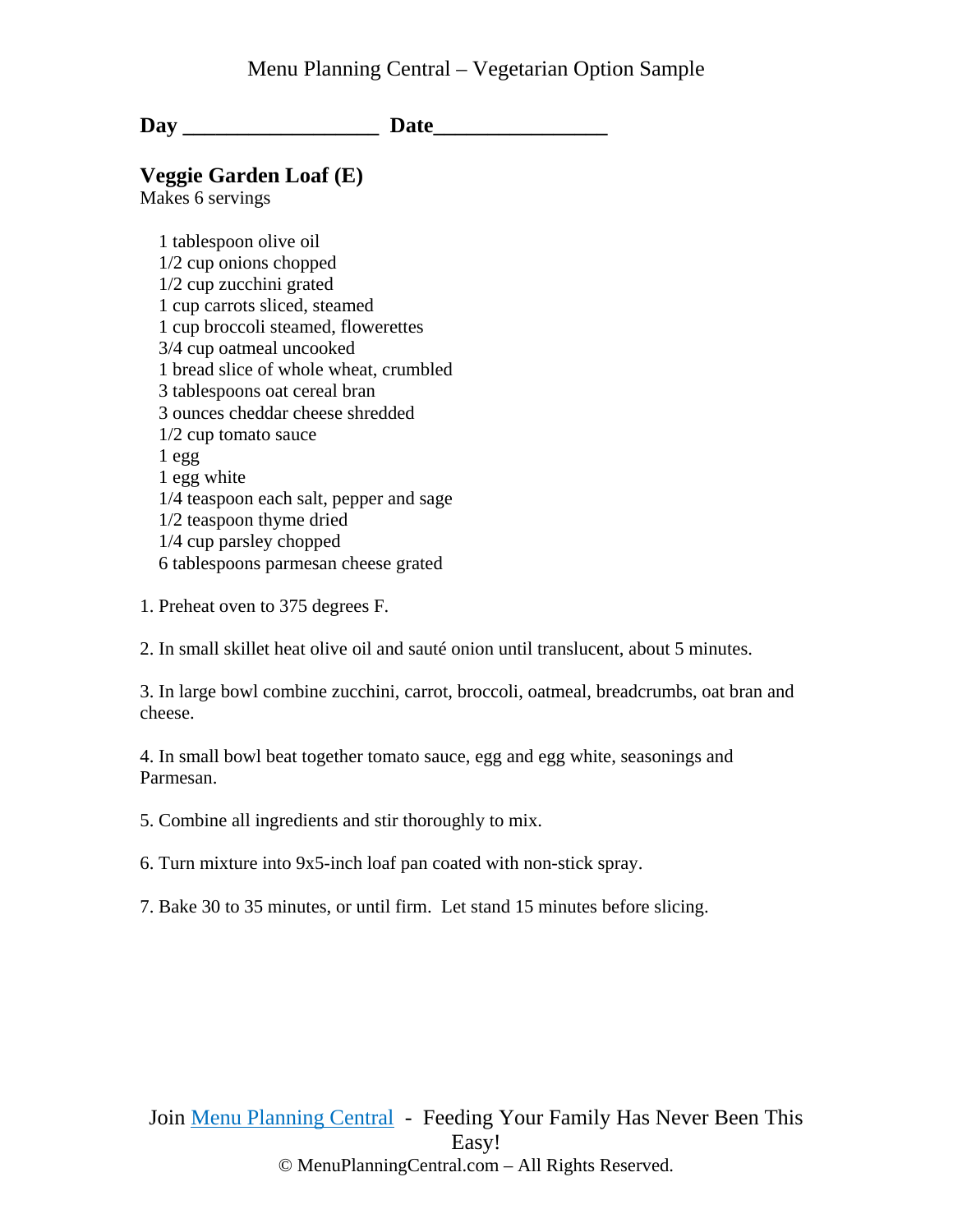### Menu Planning Central – Vegetarian Option Sample

Day Date

**Tomato Quiche (F)** 

Makes 8 servings

 1/2 pound gruyere cheese, shredded 1 frozen pie crust 9" unbaked 3 tomatoes, peeled, chopped and drained 3 tablespoons dried minced onion 3 tablespoons water hot Salt & pepper 1 teaspoon basil dried, crushed 2 eggs 3/4 cup milk 2 tablespoons parmesan cheese grated

1. Scatter Gruyere cheese over pastry shell. Spread layer of tomatoes over cheese. Add onion, which has been soaked in hot water until softened. Season to taste with salt and pepper and add basil.

2. Beat eggs and milk together and pour over tomatoes. Sprinkle with Parmesan cheese.

3. Bake at 350F for 45 minutes or until done.